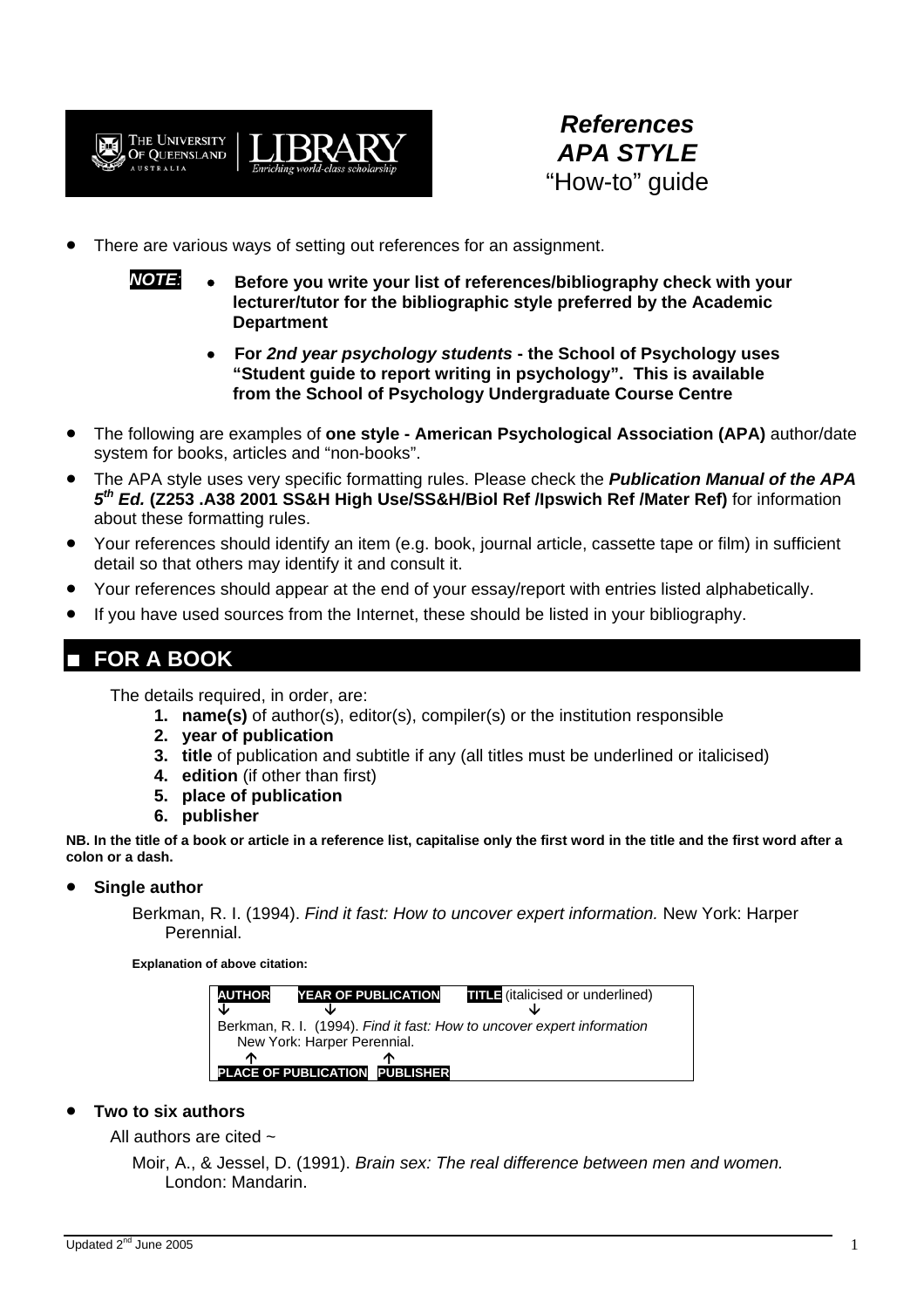### • **More than six authors**

When a work has more than six authors cite the surnames & initials of the first six authors then follow with the abbreviation et al (followed by a full-stop).

### • **Edited book**

Friedman, S. L., & Wachs, T. D. (Eds.). (1999). *Measuring environment across the life span: Emerging methods and concepts.* Washington, DC: American Psychological Association.

Everson, S. (Ed.). (1991). *Psychology.* Cambridge: Cambridge University Press.

#### • **Sponsored by institution, corporation or other organisation**

Australian Government Publishing Service (1994). *Style manual for authors, editors and printers* (5th ed.). Canberra: Author.

Queensland Tourist and Travel Corporation, Market Research Department (1991). *An examination of the effect of the domestic aviation dispute on Queensland tourism*. Brisbane: Author.

#### • **Series**

Simons, R. C. (1996)*. Boo!: Culture, experience and the startle reflex.* Series in affective science. New York: Oxford University Press.

### • **Edition**

DeHart, G. B., Alan Sroufe, L., & Cooper, R. G. (1995). *Child development: Its nature and course* (4th ed.). Boston: McGraw-Hill.

### • **Article or chapter in an edited book**

Baker, F. M., & Lightfoot, O. B. (1993). Psychiatric care of ethnic elders. In A. C. Gaw (Ed.), *Culture, ethnicity, and mental illness* (pp. 517-552). Washington, DC: American Psychiatric Press.

#### • **No author or editor**

*The CCH Macquarie dictionary of business.* (1993)*.* North Ryde, NSW: CCH Australia.

### **FOR A JOURNAL ARTICLE**

The details required, in order, are:

- **1. name(s)** of **author(s)** of the article
- **2. year** of publication
- **3. title** of article
- **4. title of journal** and **volume number** (underlined or italicised)
- **5. issue (or part) number** for journals without continuous pagination
- **6. page number(s)**
- **Journal article (one author)**

Mellers, B. A. (2000). Choice and the relative pleasure of consequences. *Psychological Bulletin, 50*(2), 49-52.

**Explanation of above citation:** 

| <b>AUTHOR</b>                                                            | <b>YEAR OF PUBLICATION</b> |                                                               | <b>TITLE OF ARTICLE</b> |                 |  |  |  |
|--------------------------------------------------------------------------|----------------------------|---------------------------------------------------------------|-------------------------|-----------------|--|--|--|
| sk                                                                       |                            |                                                               |                         |                 |  |  |  |
| Mellers, B. A. (2000). Choice and the relative pleasure of consequences. |                            |                                                               |                         |                 |  |  |  |
|                                                                          | Psychological Bulletin,    | 50                                                            | '2),                    | 49-52.          |  |  |  |
| ́́∩                                                                      |                            | ́∩                                                            | ́́灬                     | æ               |  |  |  |
| <b>TITLE OF JOURNAL and VOLUME NO</b>                                    |                            |                                                               | <b>ISSUE NO</b>         | <b>PAGE NOS</b> |  |  |  |
| <i>(italicised or underlined)</i>                                        |                            | (Issue included in journals without continuous<br>pagination) |                         |                 |  |  |  |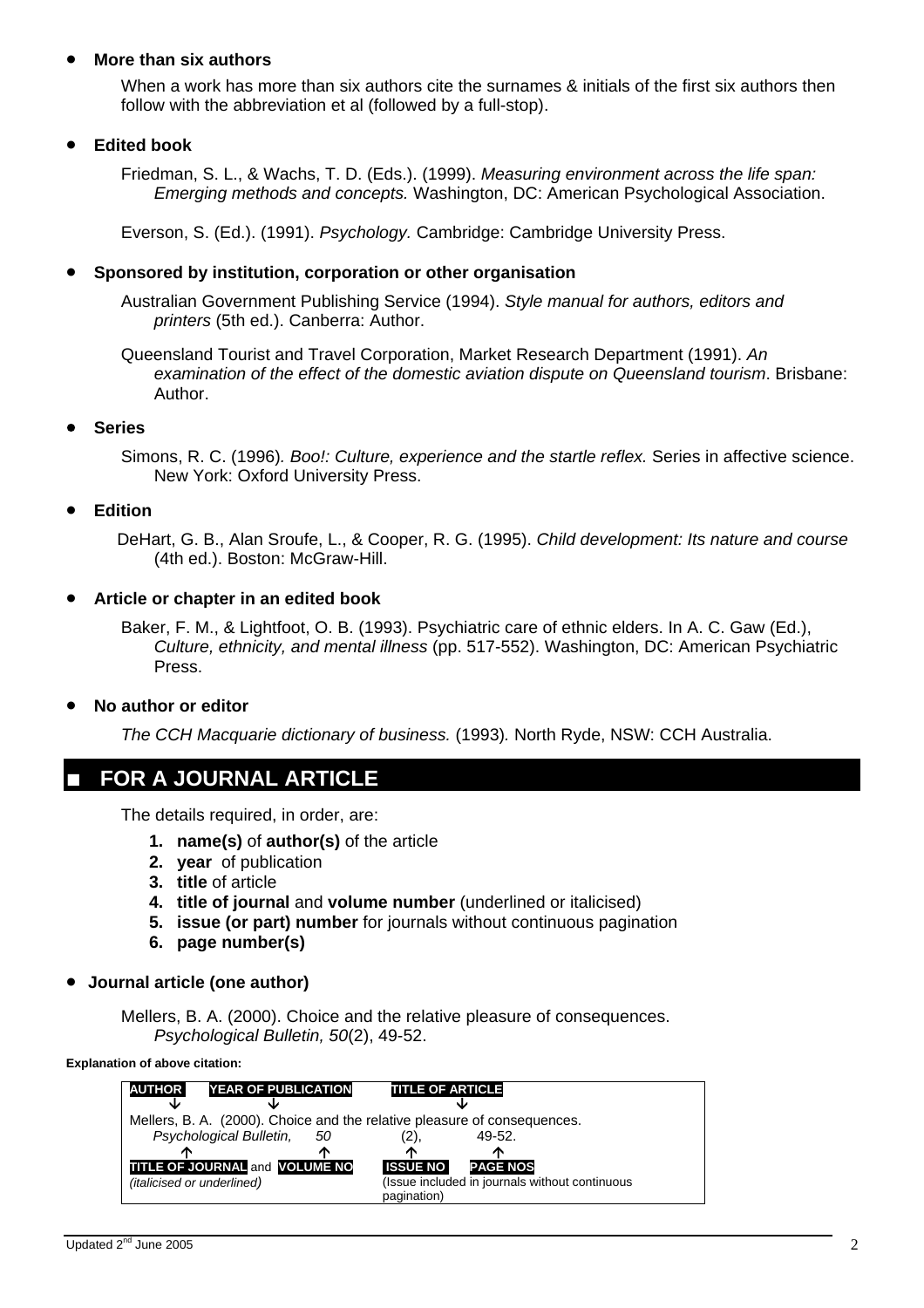### • **Conference paper**

Bohrer, S., Zielke, T., & Freiburg, V. (1995). Integrated obstacle detection framework for intelligent cruise control on motorways. *Paper presented at IEEE Intelligent Vehicles Symposium*. Detroit, MI: Piscataway.

• **Newspaper article (with author)**

Cook, D. (2002, January 28). All in the mind. *The Age,* p*.* 8.

• **Newspaper article (no author)** 

Meeting the needs of counsellors. (2001, May 5). *The Courier Mail*, p. 22.

### **FOR MULTIMEDIA MATERIAL**

The details required are the same as for a book, with the **Format of the item** after the title.

- *Get the facts (and get them organised).* (1990). [Videotape]. Williamstown, Vic: Appleseed Productions.
- *CDATA 91 with Supermap: Data for Australia 1995*, release 2.1 rev. [Computer program]. Hawthorn East, Vic.: Space-Time Research.

# **FOR INTERNET and OTHER ELECTRONIC SOURCES**

This could include a wide variety of sources from CD-ROMs, electronic journals, Email or other sources from the Internet.

The **basic form** of the citations follows the principles listed for print sources (see above)

- 1. **name(s)** of author(s)
- 2. **date/ year** of publication
- 3. **title** of publication
- 4. **format** of item
- 5. **date item retrieved**
- 6. **name** or **site address** on the Internet

### **Examples ~**

### **Article in an Internet-only journal**

Jacobson, J. W., Mulick, J. A., & Schwartz, A. A. (1995). A history of facilitated communication: Science, pseudoscience, and antiscience: Science working group on facilitated communication. *American Psychologist*, *50*, 750-765. Retrieved January 25, 1996, from http://www.apa.org/journals/jacobson.html

### **Article (electronic version) where print copy also exists**

Griffith, T. L. (1993). Monitoring and performance: a comparison of computer & supervisor monitoring [Electronic version]. *Journal of Applied Social Psychology*, *23*, 549-572.

### **Article (electronic version) where print copy not published**

Doherty, N. (2000). Managing careers into the 21st century. *Journal of Occupational and Organizational Psychology*, *73*, 387-388. Retrieved August 16, 2000, from Proquest Academic Research Library Database.

**NB. If an article is only available in electronic format, refer to the Publication Manual of the APA as the style of referencing for this format varies.** 

### *If no author is given, the title is used as the first element of a citation*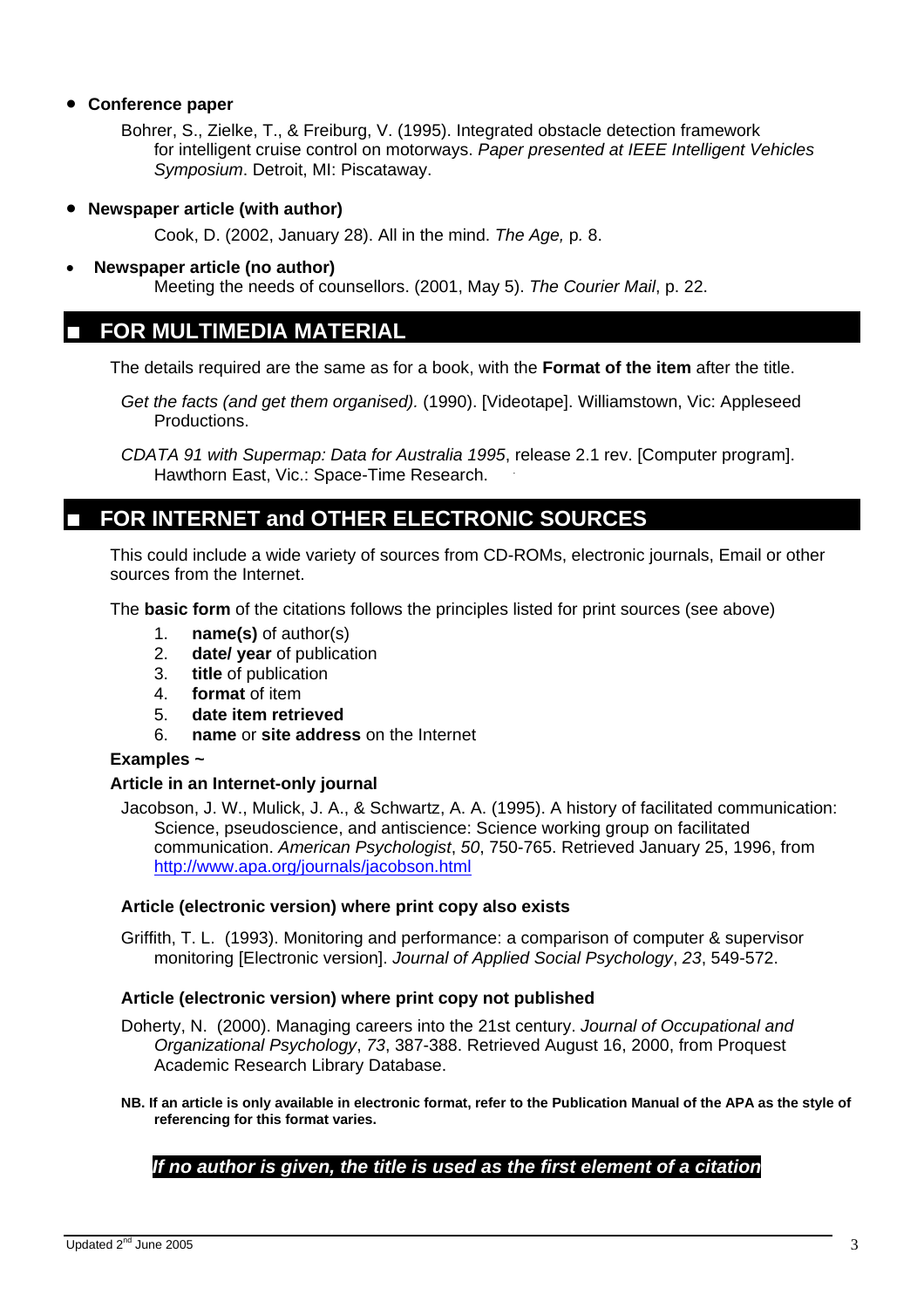## **REFERENCES IN THE TEXT OF YOUR ESSAY**

- In the APA style, a textual citation generally requires the surname of the author(s), the year of publication and specific page number(s) when quoting directly from the source.
- Alternatively, the author's surname may be integrated into the text, followed by the year of publication in parentheses.

### **Examples**

- 1. "It is futile to maintain that the sexes are interchangeable" (Moir & Jessel, 1991, p. 94).
- 2. Moir and Jessel (1991) suggested that "it is futile to maintain that the sexes are interchangeable" (p. 94).

## **SAMPLE LIST OF REFERENCES**

The following are examples of entries in a *list of references* or bibliography.

*NOTE***:** • **A** *list of references* **contains details only of those works cited in an assignment**.

- Australian Government Publishing Service. (1994). *Style manual for authors, editors and printers* (5th ed.). Canberra: Author.
- Berkman, R. I. (1994). *Find it fast: How to uncover expert information.* New York: Harper Perennial.
- Bernstein, D. (1995). Transportation planning. In W. F. Chen (Ed.), *The Civil Engineering Handbook.* (pp.159-196). Boca Raton: CRC Press.
- Bohrer, S., Zielke, T., & Freiburg, V. (1995). Integrated obstacle detection framework for intelligent cruise control on motorways. Paper presented at *IEEE Intelligent Vehicles Symposium.* Detroit, MI: Piscataway.
- *CDATA 91 with Supermap : data for Australia 1995*, release 2.1 rev. [Computer program]. Hawthorn East, Vic.: Space-Time Research.
- Cook, D. (2002, January 28). All in the mind. *The Age,* p*.* 8.
- DeHart, G. B., Alan Sroufe, L., Cooper, R. G. (1995). *Child development : its nature and course* (4th ed.). Boston: McGraw-Hill.
- Doherty, N. (2000). Managing careers into the 21st century. *Journal of Occupational and Organizational Psychology*, *73*, 387-388. Retrieved August 16, 2000, from Proquest Academic Research Library Database.
- Griffith, T. L. (1993). Monitoring and performance: a comparison of computer & supervisor monitoring [Electronic version]. *Journal of Applied Social Psychology*, *23*, 549-572.
- Huffman, L. M. (1996). Processing whey protein for use as a food ingredient. *Food Technology, 50* (2*),* 49-52.